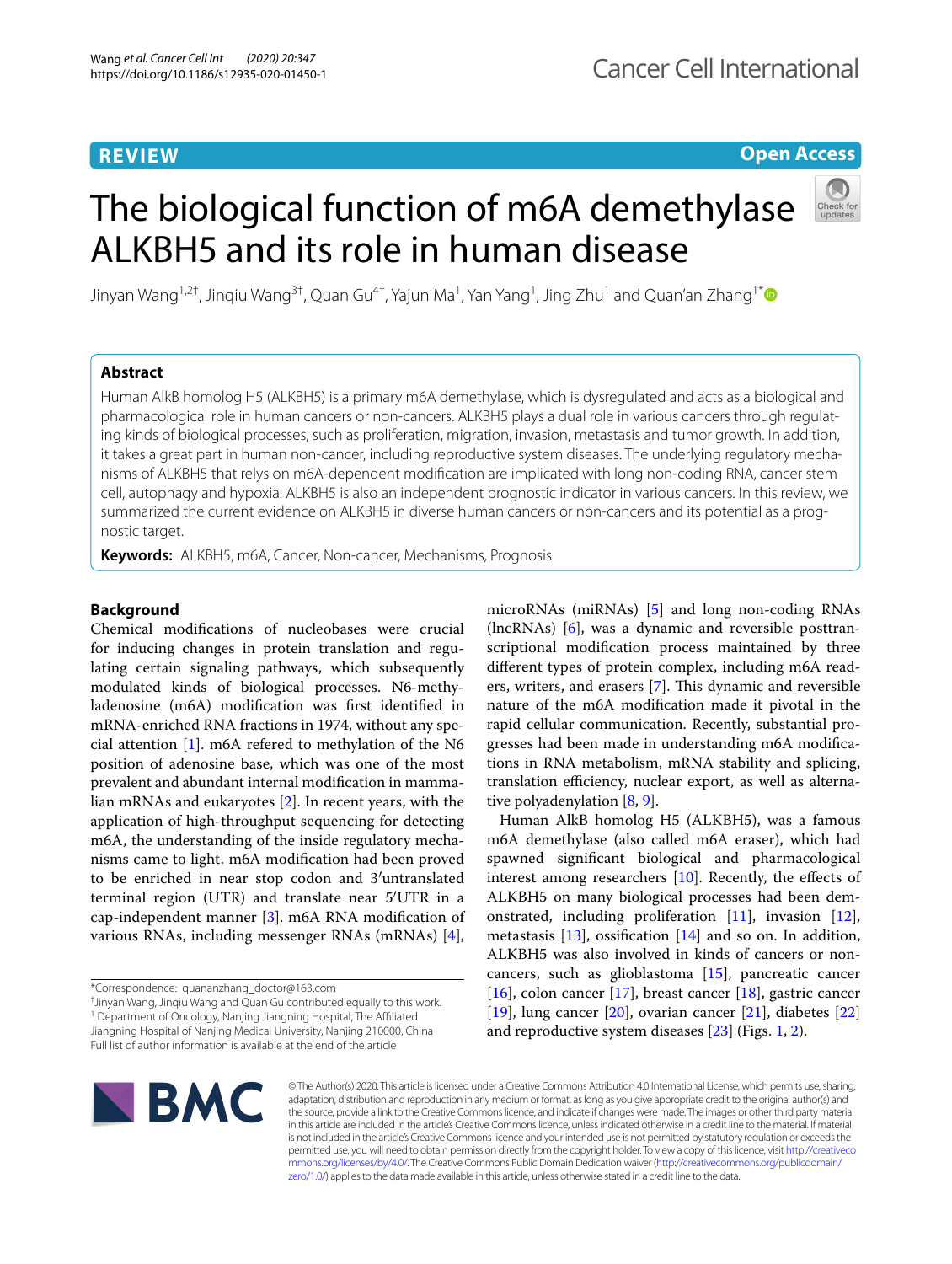

<span id="page-1-0"></span>In the feld of cancer research, the underlying mechanisms of ALKBH5 in human cancers were not only unclear but also controversial. Up to date, the expression of ALKBH5 was up-regulated or down-regulated in various cancers, and played an oncogenic or tumor suppressive role in breast cancer, gastric cancer, colon cancer and so on  $[17, 19, 24]$  $[17, 19, 24]$  $[17, 19, 24]$  $[17, 19, 24]$  $[17, 19, 24]$ . The potential mechanisms were involved with long non-coding RNAs, miRNAs, mRNA and so on  $[19, 21, 24]$  $[19, 21, 24]$  $[19, 21, 24]$  $[19, 21, 24]$  $[19, 21, 24]$  $[19, 21, 24]$  $[19, 21, 24]$ . This kind of communication between ALKBH5 and diferent RNAs was importantly related with cancer cell proliferation, apoptosis, death, survival, migration, invasion, metastasis and so on [\[25](#page-6-18), [26](#page-6-19)] (Table [1](#page-2-1)).

In the feld of human non-cancer research, ALKBH5 was found to be dysregulated in human reproductive system diseases and osteogenic progression [[27,](#page-6-20) [28\]](#page-6-21). For example, ALKBH5 acted to infuence spermatogenesis and trophoblast invasion, thus afecting human reproductive system diseases [\[23,](#page-6-16) [29\]](#page-6-22). In addition, ALKBH5 also played an important role in the ossifcation of the ligamentum favum cells and osteogenic progression via some famous signaling pathways, such as AKT and NF- $\kappa$ B signaling pathway [\[14](#page-6-7), [28](#page-6-21)].

In this study, we summarized the recent advances made in relation to ALKBH5 dysregulation and its biological role coupled with the underlying mechanisms in various human diseases.

# **The structure of ALKBH5**

ALKBH5 was one of nine members of the AlkB family, a ferrous iron- and 2-oxoglutarate-dependent nucleic acid oxygenase (NAOX) and had been reported to catalyze the demethylation of m6A in RNA [[30\]](#page-6-23). Zhou et al. [[30\]](#page-6-23) and Aik et al. [\[31\]](#page-6-24) identified the crystal structure of ALKBH5 and revealed conserved residues important for recognition and demethylation mechanisms. Chu et al. [\[32](#page-6-25)] and Feng et al. [[33](#page-6-26)] respectively identifed the crystal structure of zebrafsh ALKBH5 (fALKBH5) and human ALKBH5, which promoted the understanding of the substrate recognition specifcity of ALKBH5 and ofered a foundation for the development of inhibitors selective for NAOX. In addition, Xu et al. [[34](#page-6-27)] affirmed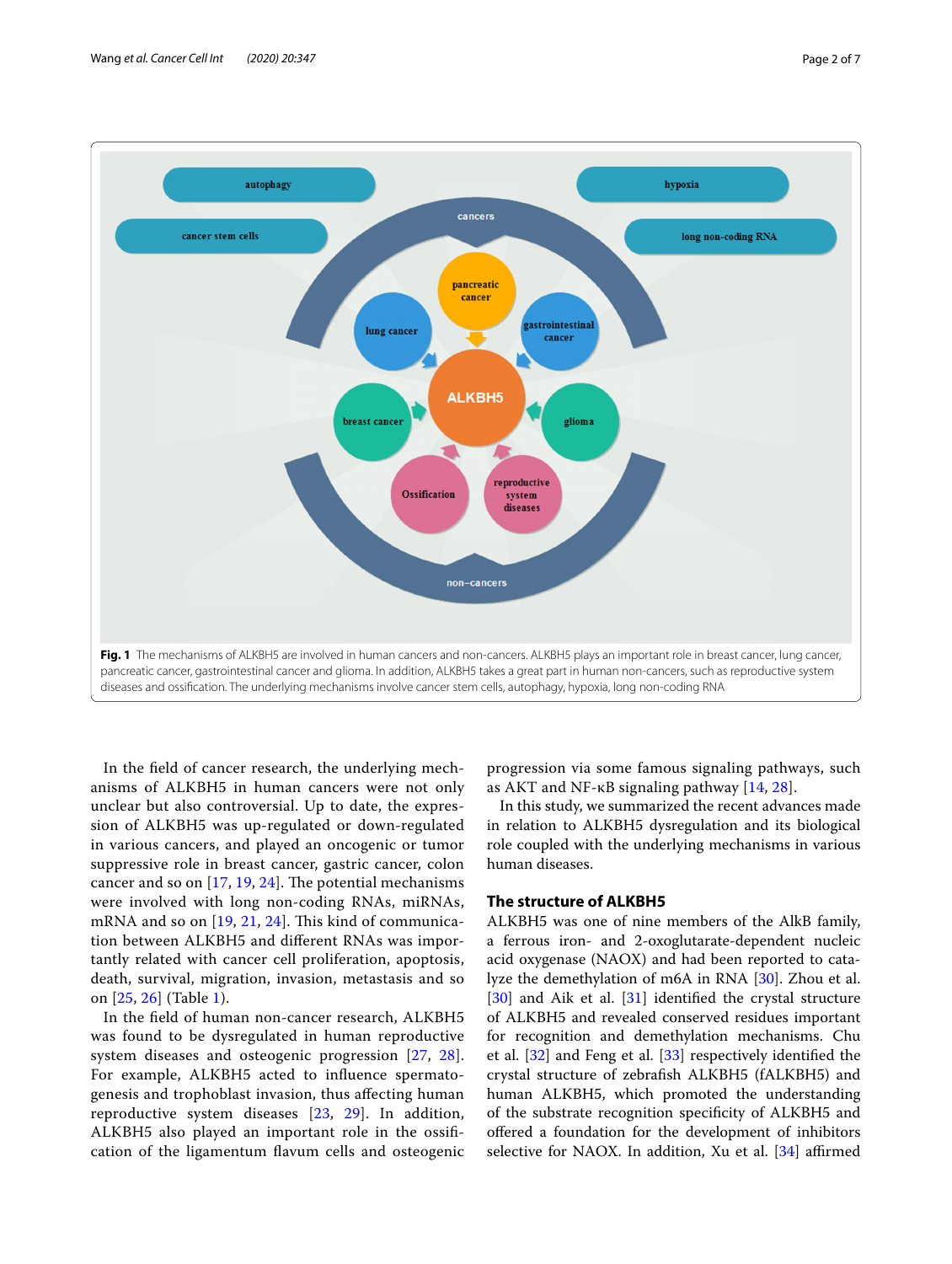

# <span id="page-2-1"></span><span id="page-2-0"></span>**Table 1 Expression, clinical signifcance, and biological function of ALKBH5 in various cancers**

| Cancer                          | Expression    | Role                     | <b>Biological Function</b>                  | Target                               | <b>References</b> |
|---------------------------------|---------------|--------------------------|---------------------------------------------|--------------------------------------|-------------------|
| Lung adenocarcinoma             | Upregulated   | Oncogene                 | Proliferation and invasion,                 | FOXM1                                | [11]              |
| <b>NSCLC</b>                    | Upregulated   | Oncogene                 | Proliferation, invasion, migration, and EMT | YAP                                  | $[13]$            |
|                                 |               |                          | Proliferation, apoptosis and tumor growth   | TIMP3                                | [20]              |
| Pancreatic cancer               | Downregulated | Tumor suppressor         | Proliferation, invasion and migration       | WIF-1                                | $[16]$            |
|                                 |               |                          | Motility                                    | KCNK15-AS1                           | [26]              |
| Colon cancer                    | Downregulated | Tumor suppressor         | Invasion and metastasis                     | $\equiv$                             | $[17]$            |
| Gastric cancer                  |               | Oncogene                 | Invasion and metastasis                     | NEAT1                                | $[19]$            |
| Glioblastoma                    | Upregulated   | Oncogene                 | Migration and invasion                      | -                                    | $[15]$            |
|                                 |               |                          | Proliferation, tumorigenesis                | FOXM1                                | [25]              |
| Epithelial ovarian cancer       | Upregulated   | Oncogene                 | Proliferation and invasion                  | EGFR-PIK3CA-<br>AKT-mTOR.<br>$BCL-2$ | $[21]$            |
| Clear cell renal cell carcinoma | Downregulated | $\overline{\phantom{m}}$ |                                             | -                                    | [45]              |
| Osteosarcoma                    |               | -                        | Proliferation and tumor growth              | PVT <sub>1</sub>                     | $[40]$            |
| Oral squamous cell carcinoma    |               |                          | Chemoresistance                             | FOXM1, NANOG                         | [46]              |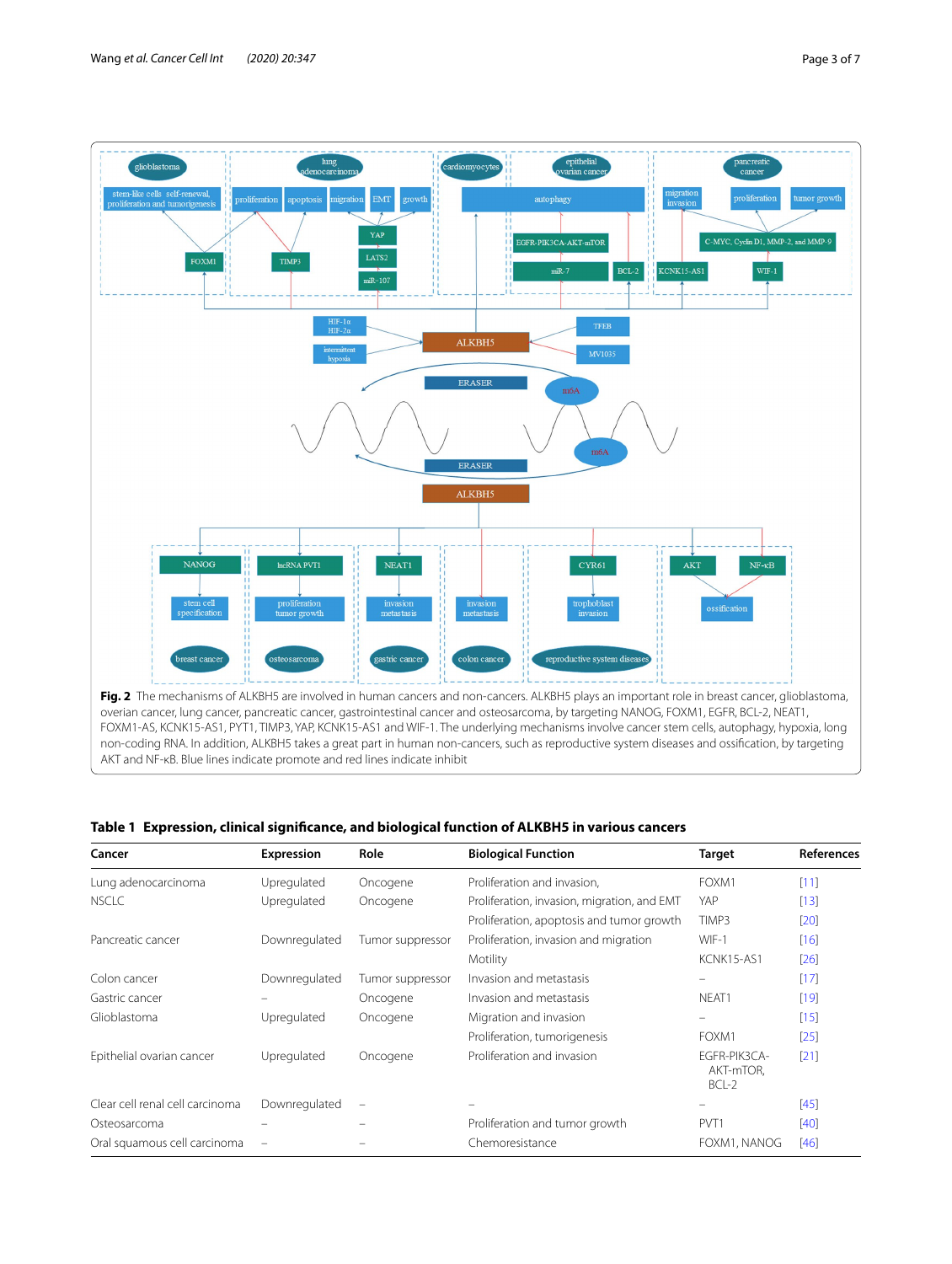the m6A binding pocket of ALKBH5 and the key residues related with m6A recognition through mutagenesis and isothermal titration calorimetry binding experiments. Furthermore, m6A served as a 'conformational marker', which induced diferent conformational outcomes in RNAs depending on sequence context and critically impacted its interactions with ALKBH5 [\[35](#page-6-31)]. In detail, it was found that the DSBH domain of ALKBH5 indispensablely interacted with ATP domain of DDX3, which was a member of the family of DEAD-box RNA helicases and took a great part in key biological processes such as cell cycle, apoptosis, and RNA metabolism [\[36](#page-6-32)]. Purslow et al. [\[37](#page-6-33)] further investigated the structure and dynamics of ALKBH5 in solution and ofered the frst atomicresolution model of an AlkB protein in its disordered conformational state. There was also a great connection between single-nucleotide polymorphisms (SNPs) on the two RNA demethylases FTO and ALKBH5 [[38\]](#page-6-34). At the same time, he reported the backbone  ${}^{1}H, {}^{15}N, {}^{13}C$  chemical shift assignment of a fully active, 26 kDa construct of ALKBH5 [[39\]](#page-6-35).

# **Regulatory mechanisms of ALKBH5 ALKBH5 with long non‑coding RNA**

FOXM1-AS, located on chromosome 12(chr12: 2945982- 2968961, GRCh37/hg19), was a nuclear lncRNA that facilitated the communication between ALKBH5 and FOXM1 nascent transcripts. In detail, FOXM1-AS was localized in the same cellular fraction as ALKBH5 and FOXM1 nascent transcripts, and further studies indicated that FOXM1-AS up-regulated FOXM1 expression and played an important role in glioblastoma cells tumorigenesis [\[25\]](#page-6-18). Moreover, ALKBH5 demethylated lncRNA KCNK15-AS1, which was downregulated in pancreatic cancer tissues compared with the normal tissues, thus elevating pancreatic cancer motility, including migration and invasion [\[26](#page-6-19)]. In addition, ALKBH5 suppressed the degradation of lncRNA plasmacytoma variant translocation 1 (PVT1), which was up-regulated in osteosarcoma tissues and cells, thus promoting the osteosarcoma cell proliferation in vitro and tumor growth in vivo through inhibiting the binding of m6A reader YTHDF2 in PVT1 [[40\]](#page-6-29). ALKBH5 decreased the level of lncRNA nuclear paraspeckle assembly transcript 1 (NEAT1), which was overexpressed in gastric cancer cells and tissue, and took a great part in the invasion and metastasis of gastric cancer [[19\]](#page-6-12).

# **ALKBH5 with cancer stem cells**

It was well-known that cancer stem cells were designated as tumor-initiating cells, which were capable of infnite proliferation through self-renewal, giving rise to progeny that were diferent from them, and forming a secondary (recurrent or metastatic) tumor [[41](#page-6-36)[–43](#page-6-37)]. ALKBH5 promoted breast cancer stem cell (BCSC) specifcation and enrichment in the tumor microenvironment though catalyzing the demethylation of an adenosine residue in the 3′-UTR of NANOG mRNA [[24](#page-6-17)]. ALKBH5 expression was also elevated in glioblastoma stem-like cells (GSCs), demethylated FOXM1 nascent transcripts and enhanced the expression of FOXM1, thus enhancing stem cells selfrenewal, proliferation and tumorigenesis [[25\]](#page-6-18).

## **ALKBH5 with autophagy**

Another m6A related gene METTL3 relieved autophagic fux in hypoxia/reoxygenation treated cardiomyocytes, however ALKBH5 could reverse this effect [[44\]](#page-6-38). In detail, TFEB activated ALKBH5 transcription through binding to the ALKBH5 promoter. However, the inhibition of METTL3 by TFEB was not dependent on transcriptional repression but rather downregulation of mRNA stability. This negative feedback loop provided insight into the vital link bwtween METTL3-ALKBH5 and autophagy. In addition, the ectopic expression of ALKBH5 inhibited the autophagy of epithelial ovarian cancer cells in vitro and in vivo, partly through activating EGFR-PIK3CA-AKT-mTOR signaling pathway, promoting the stability of BCL-2 mRNA, as well as enhancing the interaction between Bcl-2 and Beclin1 [[21\]](#page-6-14). Moreover, ALKBH5 regulated the EGFR expression, relying on HuR and miR-7.

#### **ALKBH5 with hypoxia**

The expression of ALKBH5 was induced by hypoxia in breast cancer cells depending on hypoxia-inducible factor (HIF)-1 $\alpha$  and HIF-2 $\alpha$ , and the upregulation of ALKBH5 mediated the enrichment of breast cancer cell in hypoxic tumor microenvironment, through enhancing NANOG expression, therefore advancing tumor formation in vivo [[24\]](#page-6-17). Additionally, TFEB acted to induce the expression of ALKBH5 and controlled the lysosomal-autophagic pathway in hypoxia/re-oxygenation treated cardiomyocytes [[44\]](#page-6-38). Lastly, ALKBH5 was also closely related with the process of intermittent hypoxia in lung adenocarcinoma cells. Mechanistic analysis indicated that m6A demethylase ALKBH5 enhanced the proliferation and invasion of lung adenocarcinoma cells under intermittent hypoxia by down-regulating the level of m6A in FOXM1 mRNA and enhancing the translation efficiency of FOXM1 mRNA, resulting in the overexpression of FOXM1 protein [[11\]](#page-6-4).

## **ALKBH5 dysregulation in human cancers**

In the majority of cancer research, the role of ALKBH5 in human cancers was controversial. It had been found to be upregulated or downregulated, and to play an oncogenic or tumor suppressive role in diferent kinds of cancers. We will discuss the diferent roles of ALKBH5 in various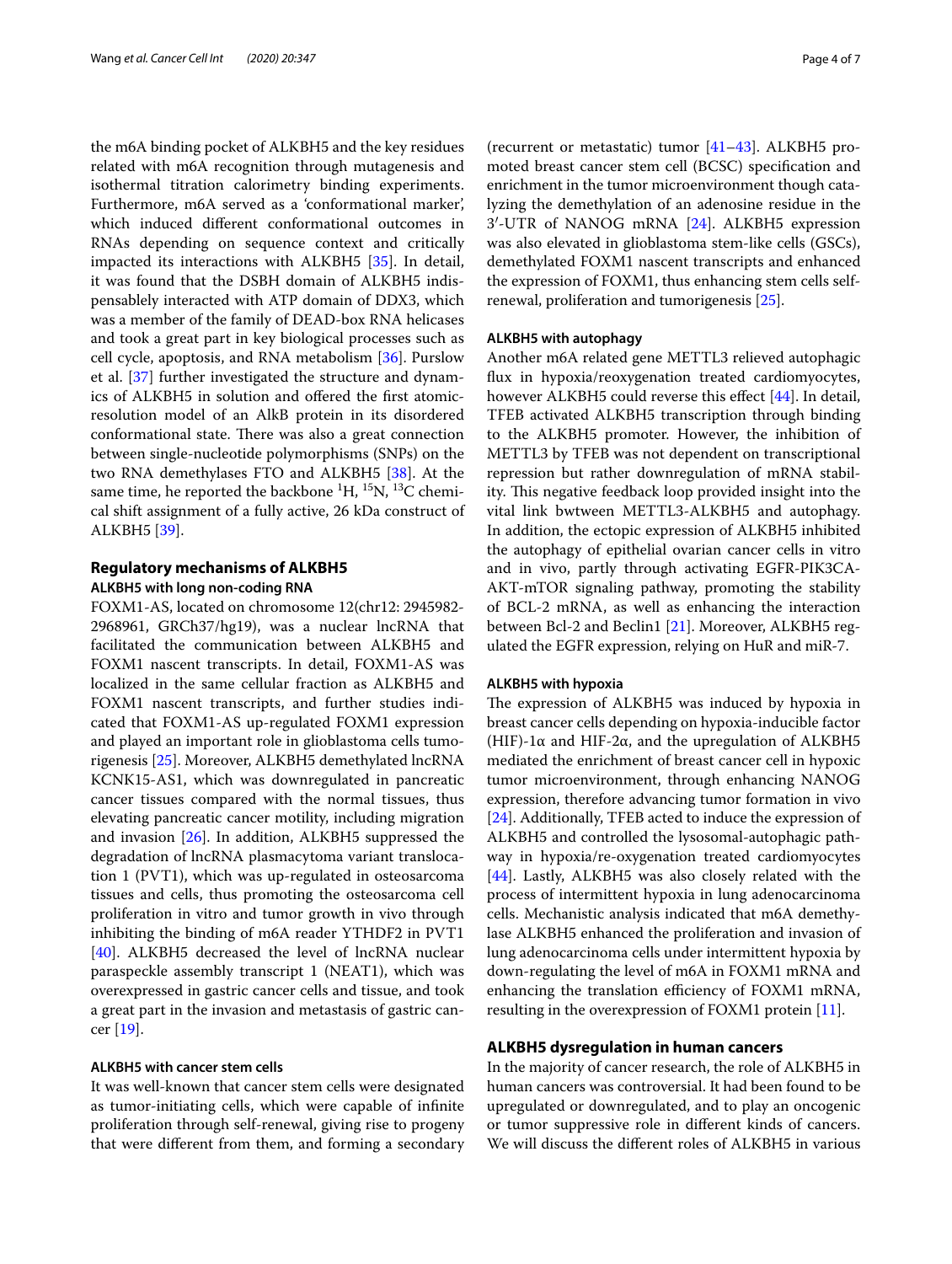cancers thereinafter, including breast cancer, lung cancer, pancreatic cancer, glioma and so on.

#### **ALKBH5 in breast cancer**

Recent researches noted that ALKBH5 up-regulated the expression of NANOG by demethylating m6A and promoted the gathering of breast cancer cells in the tumor microenvironment [\[18](#page-6-11), [24\]](#page-6-17). NANOG, a pluripotency factor, was necessarily required for primary tumor formation and distant metastasis, because of its povital role in the maintenance and specifcation of cancer stem cells.

#### **ALKBH5 in lung cancer**

ALKBH5 was also elevated in lung adenocarcinoma cells under intermittent hypoxia, and the knockdown of ALKBH5 inhibited the proliferation and invasion of lung adenocarcinoma cells via reducing the m6A level of FOXM1 [\[11](#page-6-4)]. Additionally, ALKBH5 was obviously upregulated in non-small cell lung cancer (NSCLC) tissues and cell lines, compared with the normal controls, and promoted the malignant biological properties of NSCLC cells via inhibiting the TIMP3 mRNA stability depending on m6A demethylation modifcation [\[20\]](#page-6-13). However, ALKBH5 inhibited tumor growth and metastasis partly through inhibiting the expression and activity of YTH-DFs-mediated YAP, and regulating miR-107/LATS2 axis in an HuR-dependent manner [\[13](#page-6-6)].

### **ALKBH5 in gastrointestinal cancer**

ALKBH5 was downregulated in pancreatic cancer cells, and inhibited pancreatic cancer motility [\[26](#page-6-19)]. It was found that ALKBH5 sensitized pancreatic ductal adenocarcinoma (PDAC) cells to chemotherapy and ALKBH5 remarkably inhibits pancreatic ductal adenocarcinoma cell proliferation, migration, and invasion, partly by altering the expression of Wnt inhibitory factor 1 (WIF-1), which is mediation of the Wnt pathway  $[16]$  $[16]$  $[16]$ . ALKBH5 was downregulated in colon cancer tissues, and the overexpression of ALKBH5 greatly reatrained colon cancer cells invasion in vitro and metastasis in vivo [[17\]](#page-6-10). Besides, ALKBH5 participated in the carcinogenicity of gastric cancer by afecting the methylation of NEAT1 [\[19](#page-6-12)].

## **ALKBH5 in other cancers**

Regarding glioblastoma, ALKBH5 provided a deep insight into critical roles of m6A methylation though enhancing the expression of FOXM1, and promoted tumorigenesis in glioblastoma [\[25](#page-6-18)]. And the imidazobenzoxazin-5-thione MV1035 inhibited glioblastoma cell line migration and invasion via inhibiting ALKBH5 [\[15](#page-6-8)].

As for other cancers, ALKBH5 was signifcantly downregulated in clear cell renal cell carcinoma (ccRCC) compared to normal tissue  $[45]$  $[45]$ . It was also affirmed that ALKBH5 took a great part in contributing to osteosarcoma tumorigenesis [\[40](#page-6-29)]. ALKBH5, directly regulated by human RNA helicase DDX3, decreased m6A methylation in FOXM1 and NANOG nascent transcript and contributed to chemoresistance of oral squamous cell carcinoma(OSCC) [\[46\]](#page-6-30). Besides, ALKBH5 was upregulated in epithelial ovarian cancer tissue compared with the normal ovarian tissues, and enhanced the proliferation and invasion in vitro and in vivo, not only through activating EGFR-PIK3CA-AKT-mTOR signaling pathway, but also through strengthening the stability of BCL-2 mRNA and the interaction between Bcl-2 and Beclin1 [[21\]](#page-6-14).

## **ALKBH5 in cancer prognosis**

Notably, decreased ALKBH5 was closely connected with a shortened overall and cancer-specifc survival following nephrectomy in ccRCC [[45\]](#page-6-28). What's more, decreased expression of ALKBH5 was closely associated with metastasis and American Joint Committee on Cancer (AJCC) stage and acted as an independent prognostic indicator in colon cancer patients [[17\]](#page-6-10). Tang, et al. [[16\]](#page-6-9) found that low level of ALKBH5 predicted poor clinical outcome in pancreatic ductal adenocarcinoma, phenochromocytoma, paraganglioma, stomach adenocarcinoma and uterine corpus endometrial carcinoma. In detail, the expression of ALKBH5 was also connected with specifc clinicopathological features such as TNM staging, tumor size, lymph node metastasis, and distant metastasis. Nontheless, such association could not be observed in breast cancer and head-neck squamous cell carcinoma. Also, Cho, et al. [\[47](#page-6-39)] analyzed that ALKBH5 expression was positively associated with overall survival and was a new independent prognostic marker for pancreatic cancer though a retrospective multicohort study.

On the contrary, low level of ALKBH5 was associated with better patients' survival in bladder cancer [\[16](#page-6-9)]. Besides, the up-regulated ALKBH5 predicted poor survival in glioblastoma patients [\[25](#page-6-18)] and NSLCL patients [[20\]](#page-6-13).

The above evidences suggested that the role of ALKBH5 in the prognosis of cancers might be context-dependent.

## **ALKBH5 dysregulation in human non‑cancer**

ALKBH5 was also connected with human non-cancer, such as reproductive system diseases and the process of ossifcation.

## **ALKBH5 in reproductive system diseases**

ALKBH5 was the main eraser of the m6A modifcation in germ cell tumors [[48](#page-6-40)]. ALKBH5 functioned to oxidatively reverse m6A in vitro and vivo, and ALKBH5 defcient male mice had increased m6A in mRNA and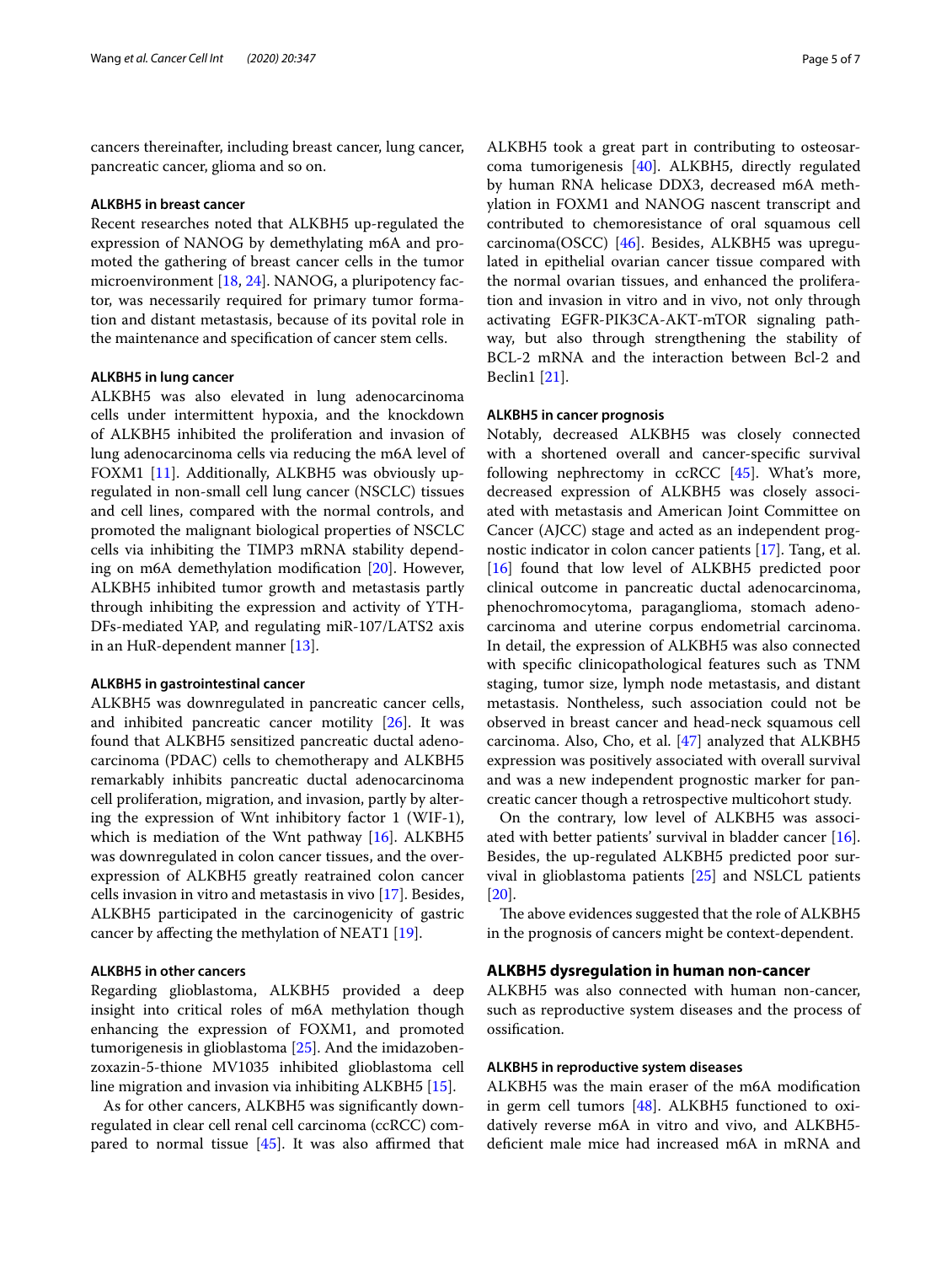were connected with compromised spermatogenesis through afecting mRNA export and RNA metabolism [[29\]](#page-6-22). Inactivation of ALKBH5 lead to male infertility in mice partly though aberrant splicing and production of shorter transcripts [\[23\]](#page-6-16). Moreover, ALKBH5 expression was specifcally unregulated in placental villous tissue from recurrent miscarriage patients, and overexpression of ALKBH5 inhibited trophoblast invasion by villous explant culture experiments, through decreasing the half-life of CYR61 mRNA and inhibiting steady-state CYR61 mRNA expression levels [\[12\]](#page-6-5).

However, it was reported that reduced semen quality exhibited no correlation with genetic variants in the genes coding for the messenger RNA methylation erasers ALKBH5 [[27\]](#page-6-20).

#### **ALKBH5 in ossifcation**

ALKBH5 was increased in ossifcation of the ligamentum favum (OLF) tissues, and promoted the ossifcation of the ligamentum favum cells through BMP2 demethylation and activating AKT signaling pathway [\[14](#page-6-7)]. The METTL3-mediated m6A methylation was found to be dynamically reversed by the demethylase ALKBH5, which acted to reverse the suppression of METTL3 in osteogenic progression, partly though regulating expression of MYD88 and facilitating the activation of NF-κB which was a well-known repressor of osteogenesis [\[28](#page-6-21)].

# **Conclusion**

The data described in this review suggested the controversial expression patterns and functions of ALKBH5. The mechanisms of ALKBH5 were involved in human cancers and non-cancers. On the one hand, ALKBH5 was up-regulated in kinds of cancer tissues and cell lines, such as breast cancer, lung cancer and epithelial ovarian cancer, and played an oncogenic role in tumor progression. On the other hand, other researchers indicated the opposite conclusions about the expression level and the role of ALKBH5 in pancreatic cancer, colon cancer and clear cell renal cell carcinoma. ALKBH5 regulated cancer cell proliferation, migration, invasion, tumor progression, metastasis, tumorigenesis and chemoresistance through modulating m6A methylation. These effects were orchestrated through multiple mechanisms, such as long non-coding RNAs, cancer stem cells self-renewal and autophagy. ALKBH5 could demethylate lncRNAs, enhance cancer cells self-renewal or regulate autophagy in cancers. Furthermore, ALKBH5 played a great role in human non-cancers, such as reproductive system diseases. Additionally, ALKBH5 had great potential for clinical application by acting as a new prognostic target. However, further researches are still needed to illuminate

the exact details of ALKBH5 expression and its mechanisms in human cancers and non-cancers.

#### **Acknowledgements**

Not applicable.

#### **Authors' contributions**

(I) Conception and design: JW; (II) Administrative support: YM; (III) Provision of study materials or patients: JW (Jinyan Wang); JW (Jinqiu Wang); QG. (IV) Collection and assembly of data: YY; (V) Data analysis and interpretation: JZ; (VI) Manuscript writing: All authors; (VII) Final approval of manuscript: All authors. All authors read and approved the fnal manuscript.

#### **Funding**

This work was supported by the Natural Science Foundation of Jiangsu Province (BK20161110 to Quan'an Zhang), the Priority Academic Program Development of Jiangsu Higher Education Institutions (PAPD, JX10231802 to Jinyan Wang), Postgraduate Research and Practice Innovation Program of Jiangsu Province (SJCX17\_0387 to Jinyan Wang), the Science Foundation of Jiangsu Health vocational college (JKC201948 to Jinyan Wang), and the Science and Technology Development Fund of Nanjing Medical University (NMUB2019235 to Jinyan Wang), Nanjing health science and Technology Development Fund (YKK18201 to Yan Yang); Science and technology development fund of Nanjing Medical University (2017NJMUZD091 to Yan Yang); and the Research and development fund of Kangda College of Nanjing Medical University (KD2017KYJJYB017 to Yan Yang).

#### **Availability of data and materials**

Not applicable.

**Ethics approval and consent to participate** Not applicable.

#### **Consent for publication**

Not applicable.

#### **Competing interests**

The authors declare that they have no competing interests.

#### **Author details**

<sup>1</sup> Department of Oncology, Nanjing Jiangning Hospital, The Affiliated Jiangning Hospital of Nanjing Medical University, Nanjing 210000, China.<br><sup>2</sup> Department of Oncology, The Affiliated Jiangning Hospital of Jiangsu Health Vocational College, Nanjing 210000, China. <sup>3</sup> Department of Oncology, Dafeng People's Hospital, Yancheng 224000, China. <sup>4</sup> Department of Oncology, The Afliated Cancer Hospital of Nanjing Medical University, Nanjing 210000, China.

## Received: 20 May 2020 Accepted: 22 July 2020 Published online: 28 July 2020

#### **References**

- <span id="page-5-0"></span>1. Desrosiers R, Friderici K, Rottman F. Identifcation of methylated nucleosides in messenger RNA from Novikoff hepatoma cells. Proc Natl Acad Sci USA. 1974;71:3971–5.
- <span id="page-5-1"></span>2. Zhang C, Fu J, Zhou Y. A review in research progress concerning m6A methylation and immunoregulation. Front Immunol. 2019;10:922.
- <span id="page-5-2"></span>Zheng W, Dong X, Zhao Y, Wang S, Jiang H, Zhang M, et al. Multiple functions and mechanisms underlying the role of METTL3 in human cancers. Front Oncol. 2019;9:1403.
- <span id="page-5-3"></span>4. Qian JY, Gao J, Sun X, Cao MD, Shi L, Xia TS, et al. KIAA1429 acts as an oncogenic factor in breast cancer by regulating CDK1 in an N6-methyladenosine-independent manner. Oncogene. 2019;38:6123–41.
- <span id="page-5-4"></span>5. Chen X, Xu M, Xu X, Zeng K, Liu X, Sun L, et al. METTL14 suppresses CRC progression via regulating N6-methyladenosine-dependent primary miR-375 processing. Mol Ther. 2020;28:599–612.
- <span id="page-5-5"></span>6. Chen X-Y, Zhang J, Zhu J-S. The role of m(6)A RNA methylation in human cancer. Mol Cancer. 2019;18:103.